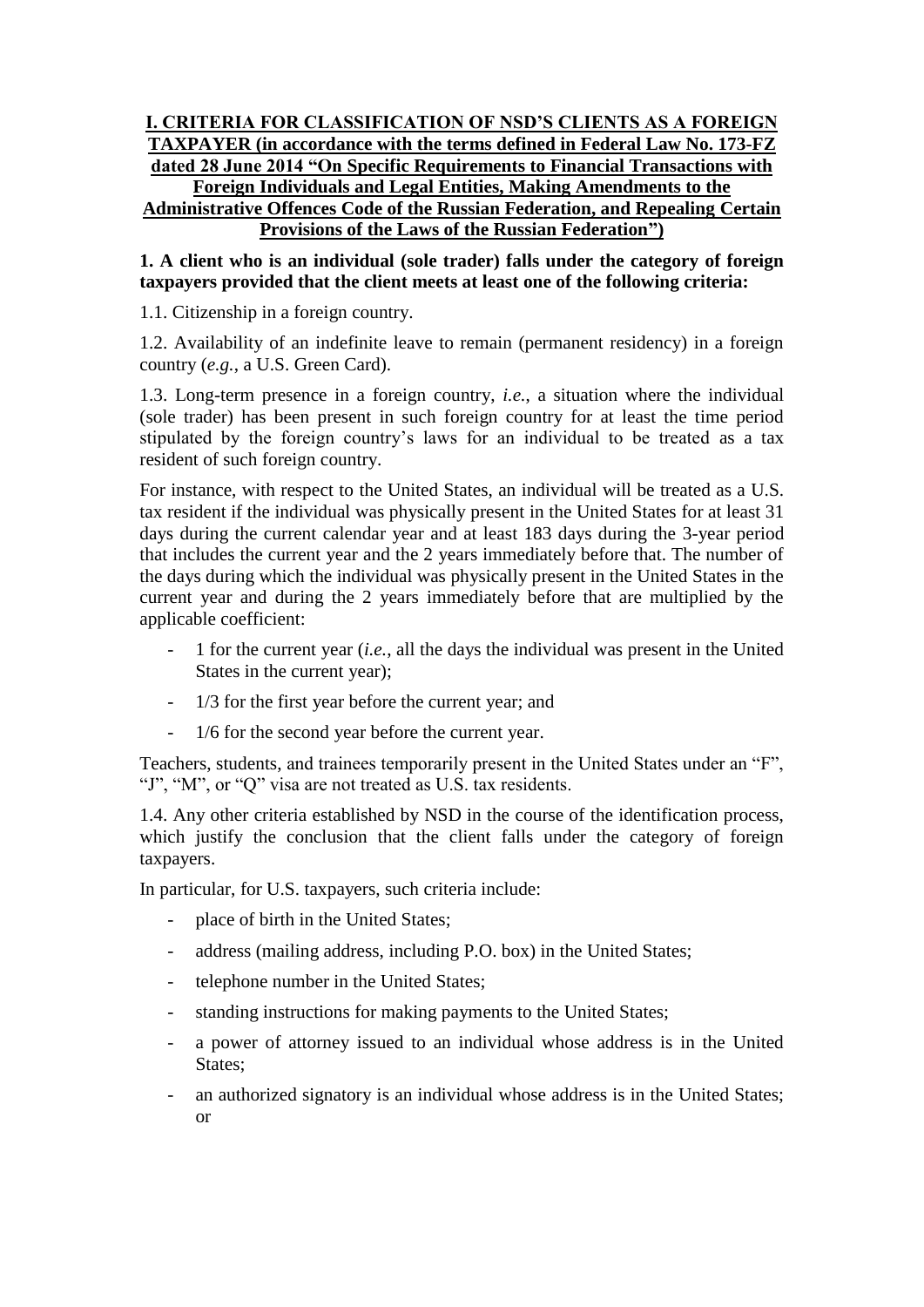- account statements for an account held with a credit organization are to be sent to such individual in an envelope marked with "care of" or "poste restante", which is the single address for delivery of such account statements.

A client who is an individual (sole trader) does not fall under the category of foreign taxpayers, provided that such individual (sole trader) is a citizen of the Russian Federation and does not have a second citizenship in a foreign country (other than a citizenship in a member country of the Customs Union) or an indefinite leave to remain (permanent residency) in a foreign country.

## **2. A client who is a legal entity falls under the category of foreign taxpayers provided that the client meets at least one of the following criteria:**

2.1. The legal entity is registered/incorporated in a foreign country, provided that the legal entity is not excepted from the operation of the tax laws of such foreign country.

2.2. The legal entity is a tax resident of a foreign country.

2.3. The legal entity is controlled by foreign persons who, either directly or indirectly, hold an interest in the legal entity's share capital, such interest being treated as material in accordance with the laws of the relevant foreign jurisdiction.

In particular, with respect to the United States, a legal entity in the share capital of which controlling U.S. persons (substantial U.S. owners) hold, either directly or indirectly, more than 10% is treated as a foreign taxpayer. Controlling persons include, *inter alia*:

2.3.1. Individuals treated as foreign taxpayers in accordance with the criteria described in item 1 above; and

2.3.2. Legal entities treated as foreign taxpayers in accordance with the criterion described in item 2.1 above, provided that more than 50% (either individually or in aggregate) of the legal entity's total income for the previous year is "passive income", and more than 50% (either individually or in aggregate) of the legal entity's weighted average assets (as at the end of the quarter) are passive income generating assets.

2.4. Any other criteria established by NSD, which justify the conclusion that the legal entity or its controlling persons fall under the category of foreign taxpayers.

In particular, for U.S. taxpayers, such criteria include:

- mailing address in the United States;
- telephone number in the United States;
- a power of attorney issued to an individual whose address is in the United States;
- an authorized signatory is an individual whose address is in the United States; or
- account statements for an account held with a credit organization are to be sent to such legal entity in an envelope marked with "care of" or "poste restante", which is the single address for delivery of such account statements.

A legal entity may not be treated as a foreign taxpayer, provided that a more than 90% interest in the legal entity's share capital is controlled, either directly or indirectly, by the Russian Federation and/or Russian citizens (including those who, in addition to the Russian citizenship, have a citizenship in a member state of the Customs Union),